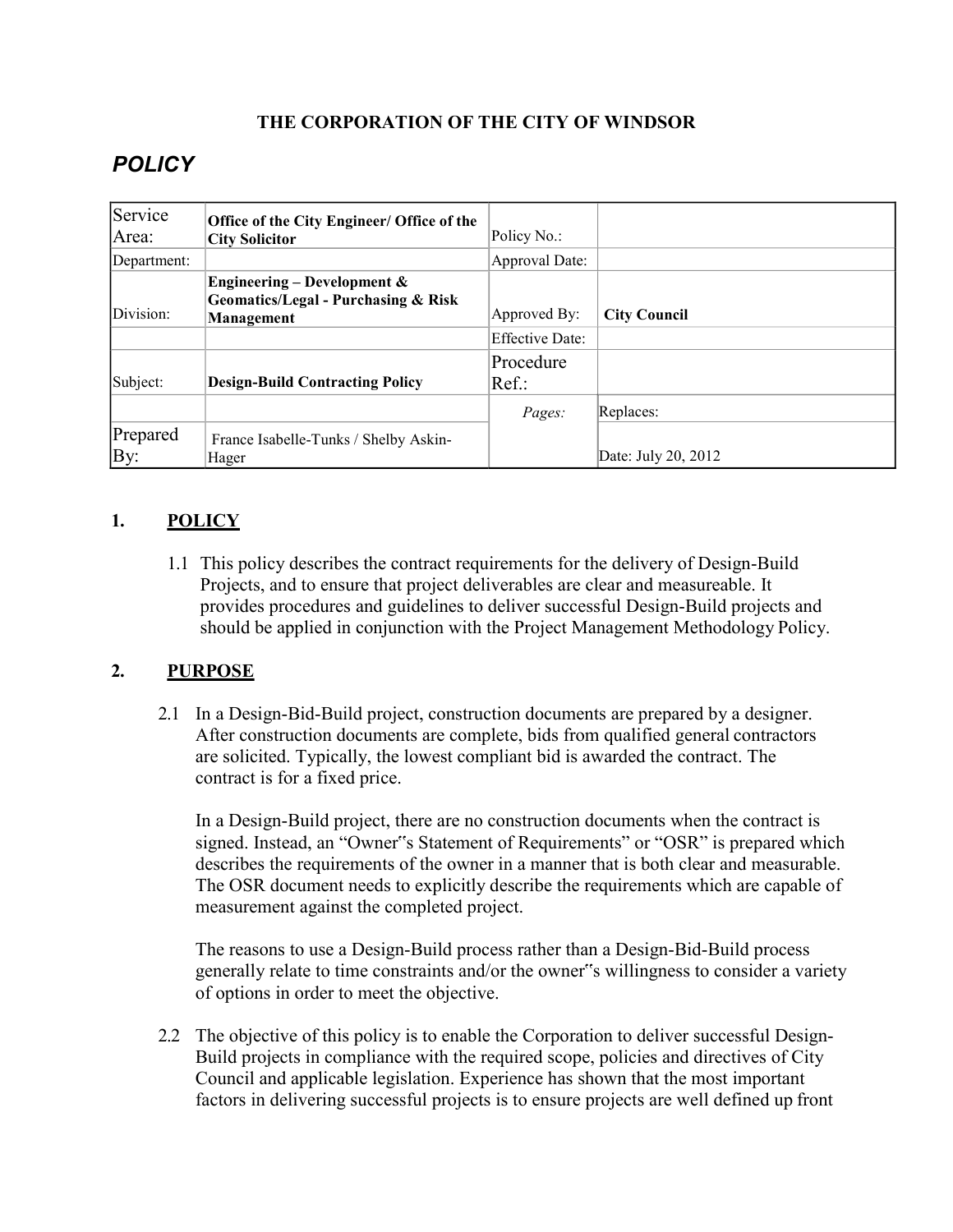and minimize scope changes once a project is underway. Therefore this Policy specifically:

- $\triangleright$  Outlines the minimum content of the Request for Proposal (RFP) and contract documents for a Design-Build project;
- $\triangleright$  Provides guidelines to ensure that the RFP clearly states the owner"s requirements.
- $\triangleright$  Provides standard procedures and guidelines that are to be utilised in Design-Build Projects.

## **3. SCOPE**

- 3.1 This Policy applies to ALL City of Windsor Design-Build projects that fall under the mandate of the CAO.
- 3.2 Where a Project involves external stakeholders and/or funders with a separate Design-Build contracting policy, a review will be done by the Project Manager to determine the more stringent of the two policies and, at a minimum, will ensure that the City"s requirements under this policy is met.

## **4. RESPONSIBILITY**

The responsibilities related to use of this policy are detailed as follows;

- 4.1 The Mayor and City Council are responsible for:
	- $\triangleright$  Approving and supporting the Design-Build Contracting Policy;
	- $\triangleright$  Ensuring that the Design-Build Contracting Policy is supported through approval of the appropriate allocation of resources;
	- $\triangleright$  Providing specific and clear direction as to the desired outcome of the project;
	- $\triangleright$  Deciding if an Honorarium is to be included in the RFP.
- 4.2 The Chief Administrative Officer is responsible for:
	- ⮚ Enforcing and supporting the Design-Build Contracting Policy.
	- $\triangleright$  Approving amendments to any Schedules and Procedures created under this Policy without further approval by City Council.
- 4.3 The Corporate Leadership Team is responsible for:
	- $\triangleright$  Enforcing the Design-Build Contracting Policy;
	- $\triangleright$  Ensuring that the Design-Build Contracting Policy is supported through recommendation of appropriate allocation of resources.
- 4.4 The Executive Directors and their Subordinates are responsible for:
	- $\triangleright$  Ensuring that the Design-Build Contracting Policy is followed within their respective departments.
- 4.5 The Legal Department is responsible for: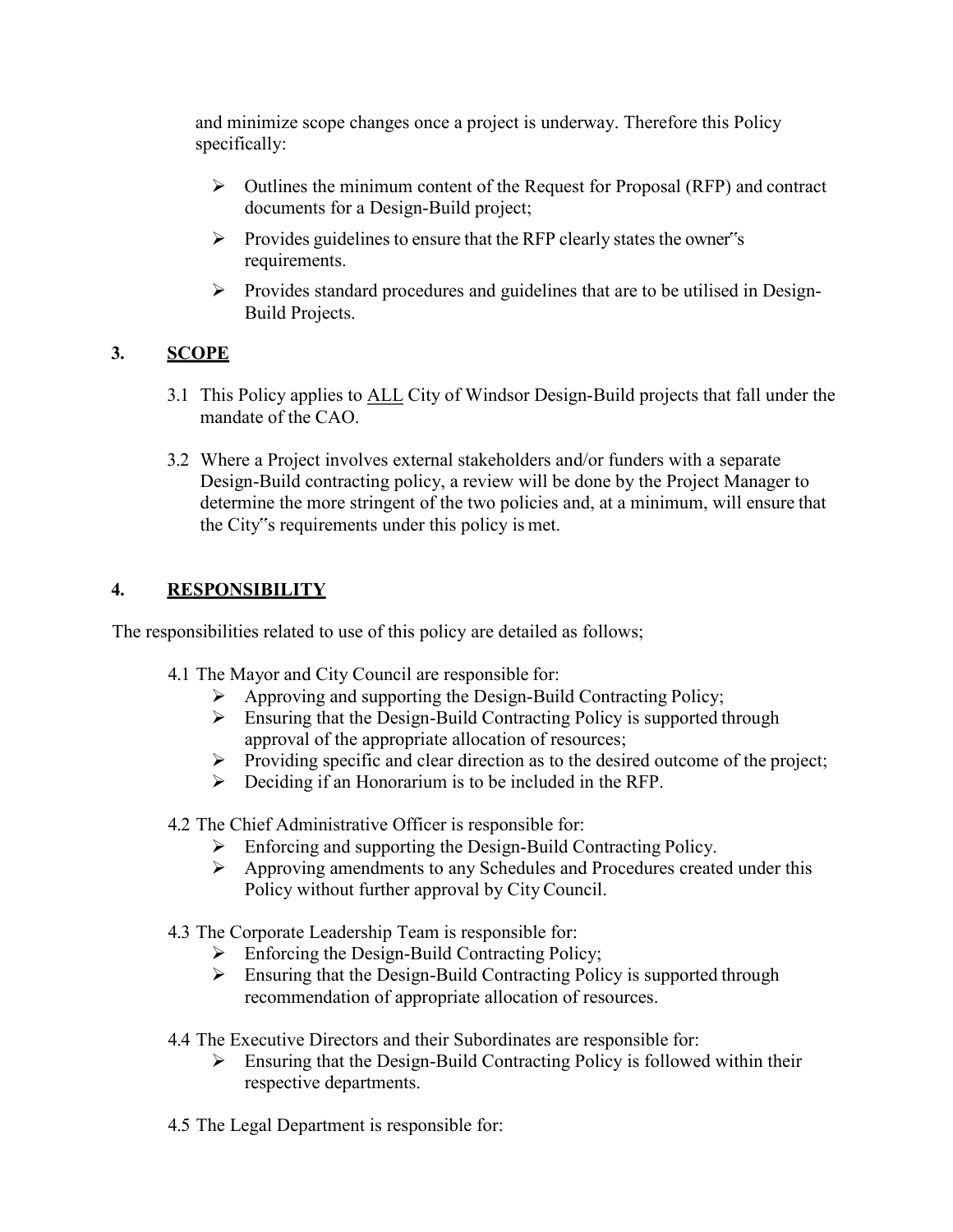- $\triangleright$  Ensuring that the Design-Build contract is satisfactory in form and legal content and complies with the Design-Build Contracting Policy.
- 4.6 The Manager of Purchasing & Risk Management is responsible for:
	- $\triangleright$  Conduct of the procurements related to the project, including the retention of the Design Builder, in accordance with the Purchasing Bylaw and any other applicable bylaws or rules.
- 4.7 The Project Manager is responsible for:
	- $\triangleright$  Following the contracting practices described in this policy;
	- $\triangleright$  Ensuring that the OSR is complete and supports the project goals and direction.
- 4.8 The Office of Continuous Improvement (OCI) is responsible for:
	- $\triangleright$  Monitoring compliance with this policy for projects categorized as  $\mathcal{M}$  Major" under the Project Management Methodology Policy;
	- $\triangleright$  Reviewing this policy at least once every three years;
	- $\triangleright$  Updating this policy as required.

## **5. DEFINITIONS**

- **4 Project** is defined as "a *t*e*mporary endeavour undertaken to create a unique result, service or product."*
- 5.2 **Design-Build Project** is defined as a Project that is contracted to a single vendor for design and construction services.
- 5.3 **Owner's Statement of Requirements (OSR)** is defined as the scope of work to be undertaken by the Project including all objectives and deliverables the Project is expected to achieve. It may be a combination of performance criteria, and defined detailed specifications & drawings.
- 5.4 **Budget** is defined as the total gross amount of financial resources required to complete the project, which may include procurement and or development costs, interest charges during the life of the project needed to finance the unfunded expenditures, appropriate salaries and benefits (as defined in the Capital Tangible Assets Policy) necessary to deliver the project in scope. Project budgets are to be presented in the format set out in the Finance Checklist for Council Reports and Delegation of Authority Reports document.
- 5.5 **Honorarium** is a payment given to a professional person for services for which fees are not legally or traditionally required (payment for proposal).

## **6. CONTRACTING PROCESS**